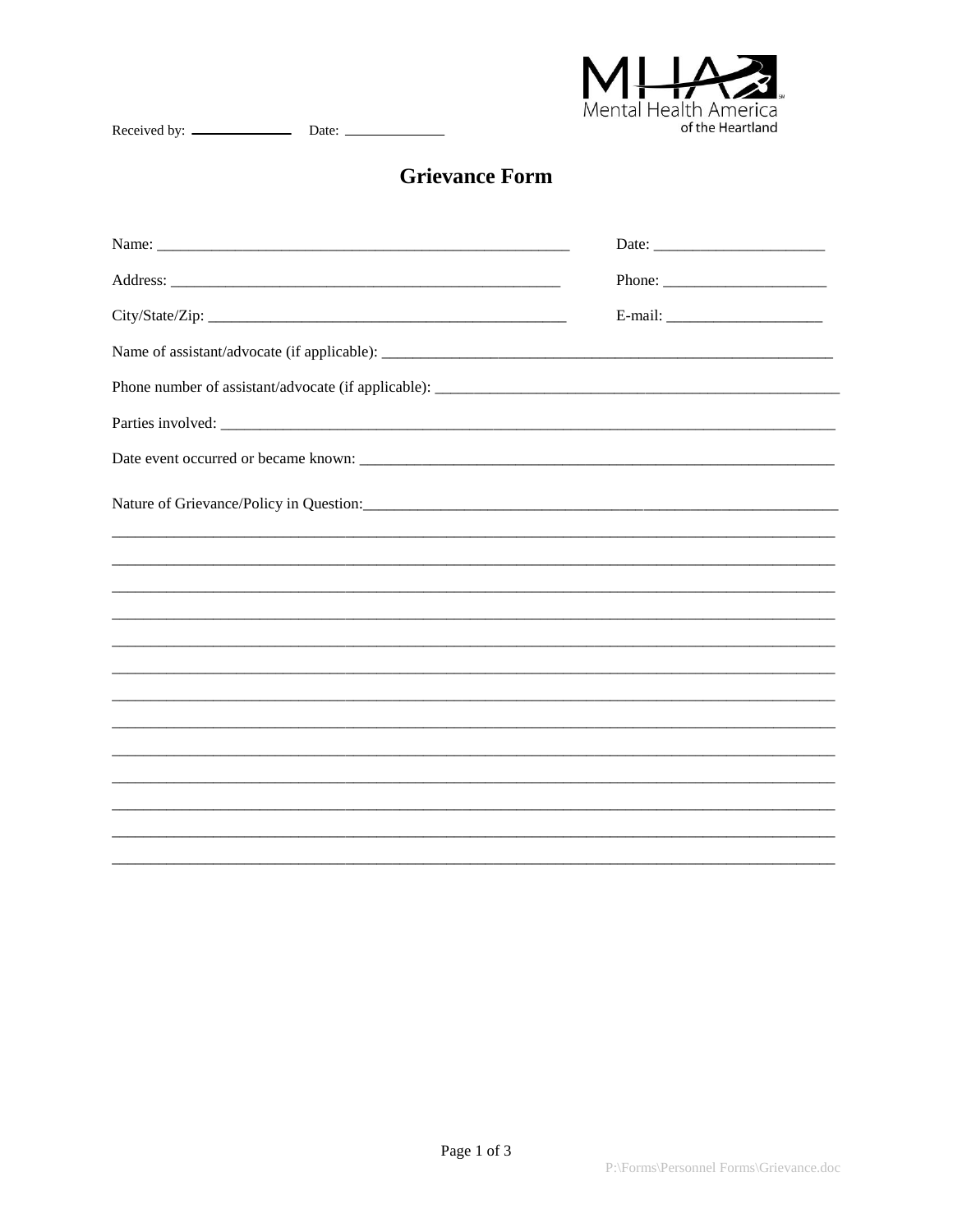## Level  $I$  – Informal discussion among parties

| Was this grievance resolved? ________ Yes ________ No                   |
|-------------------------------------------------------------------------|
|                                                                         |
|                                                                         |
|                                                                         |
| Level II - Formal meeting of parties and department/program supervisors |
|                                                                         |
|                                                                         |
|                                                                         |
|                                                                         |
|                                                                         |
|                                                                         |
|                                                                         |
|                                                                         |
|                                                                         |
|                                                                         |
|                                                                         |
|                                                                         |
|                                                                         |
| <b>Level III</b>                                                        |
| Notes:                                                                  |
|                                                                         |
|                                                                         |
|                                                                         |
|                                                                         |
|                                                                         |
|                                                                         |
|                                                                         |
|                                                                         |